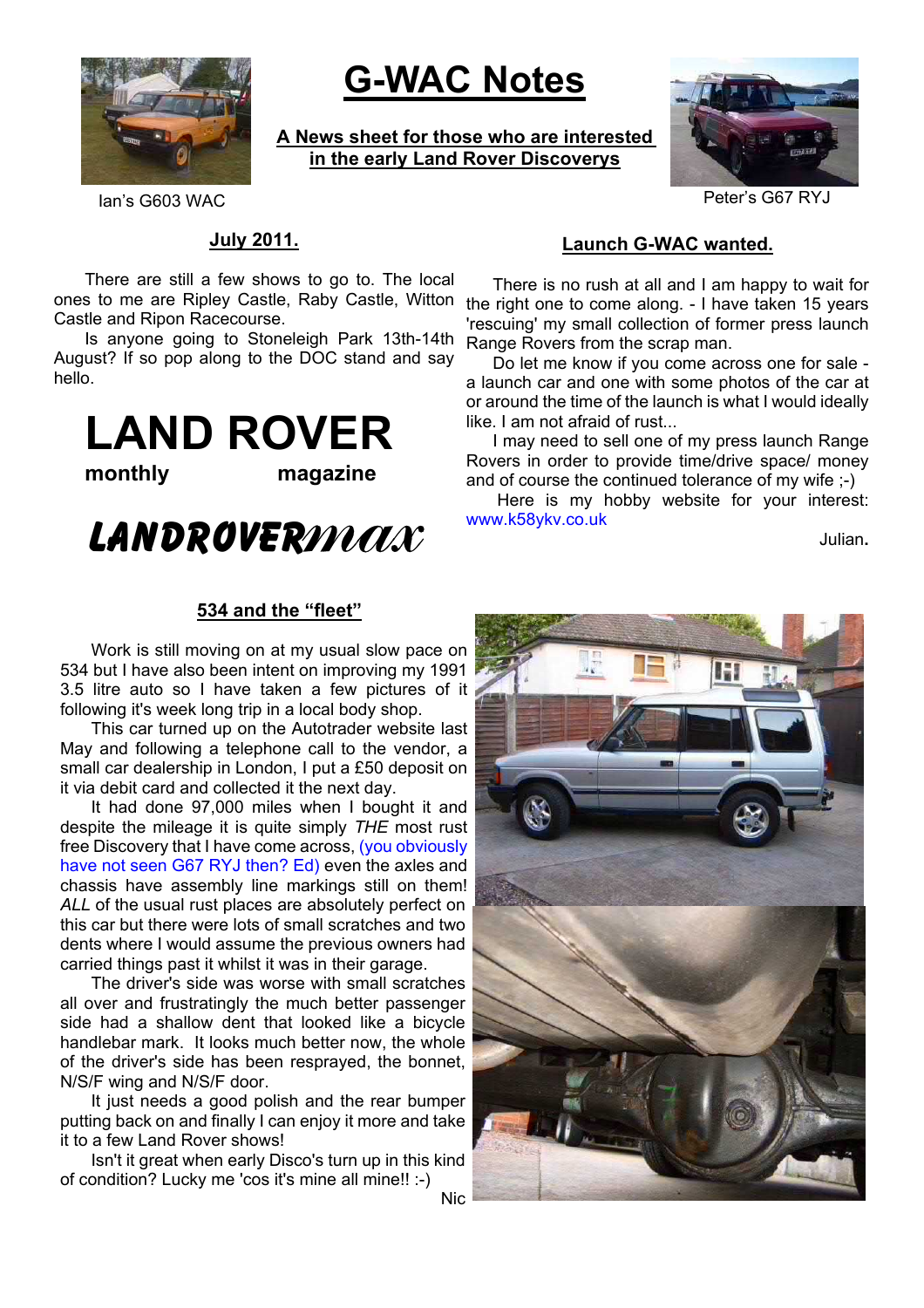### **Some brake maintenance on 526.**

I am not a heavy user of the brakes, but I do give them a good test occasionally on a quiet road when it is clear. When I checked them recently, there was a tendency for the steering to pull to the left with only a light pedal pressure, but the car pulled up straight with more pressure on the pedal.

This led me to believe that the callipers on the offside needed a higher pressure to push the pistons out than those on the nearside.



Changing the callipers is not a difficult job but bleeding the air out of the system on your own is not easy. So while I was in a spending mood I bought an Eezi-bleed tool from www.frost.co.uk together with a pair of hose clamps. The Frost catalogue is a very good source of parts and tools for the DIY mechanic.

With new callipers and pads both sides and the job done, the brakes were tested and found to be pulling straight.

The most difficult job for me was lifting the steel wheels back on and getting up from the floor.<sup>III</sup>

Roy.

With a good pedal pressure, two of the pistons expanded quite easily but the other two needed a heavy push on the pedal to get them to move. I gave all the pistons on both front callipers a good clean but I could see from the rust and the displaced dust seals that some serious work on them was called for.

In the past I have overhauled this type of calliper using a piston and seal kit part number AEU2539 and pistons STC201 from Land Rover. I have also used the part exchange system operated by Partco. On browsing through the LROI magazine I came across an advertisement by Paddocks who were offering new callipers at a price less than Partco, and with no old units to return, so I bought a pair and can now overhaul the spares at my leisure.



#### **G-WAC Notes on website**

Brian Radford, of Northmead 4x4, is keeping up-to-date with a copy of the Notes on his website. All the back issues from the start in May 2007 are there.

He also has another website to advertise Classic Rallies and shows.

Have a look at the sites.

www.northmead4x4.co.uk/gwac\_discoverys.htm www.classicrallies.co.uk/index.htm



Compiled by Roy Preston. If anyone would like to contribute an article for these notes, or receive a copy, please email me at roy@g-wac.com or post your address to B R Preston, "Scawdel", Wormald Green, Harrogate, North Yorkshire, HG3 3PU. Phone 01765 677124. Mobile 07876 473714

Issue 49 July 2011